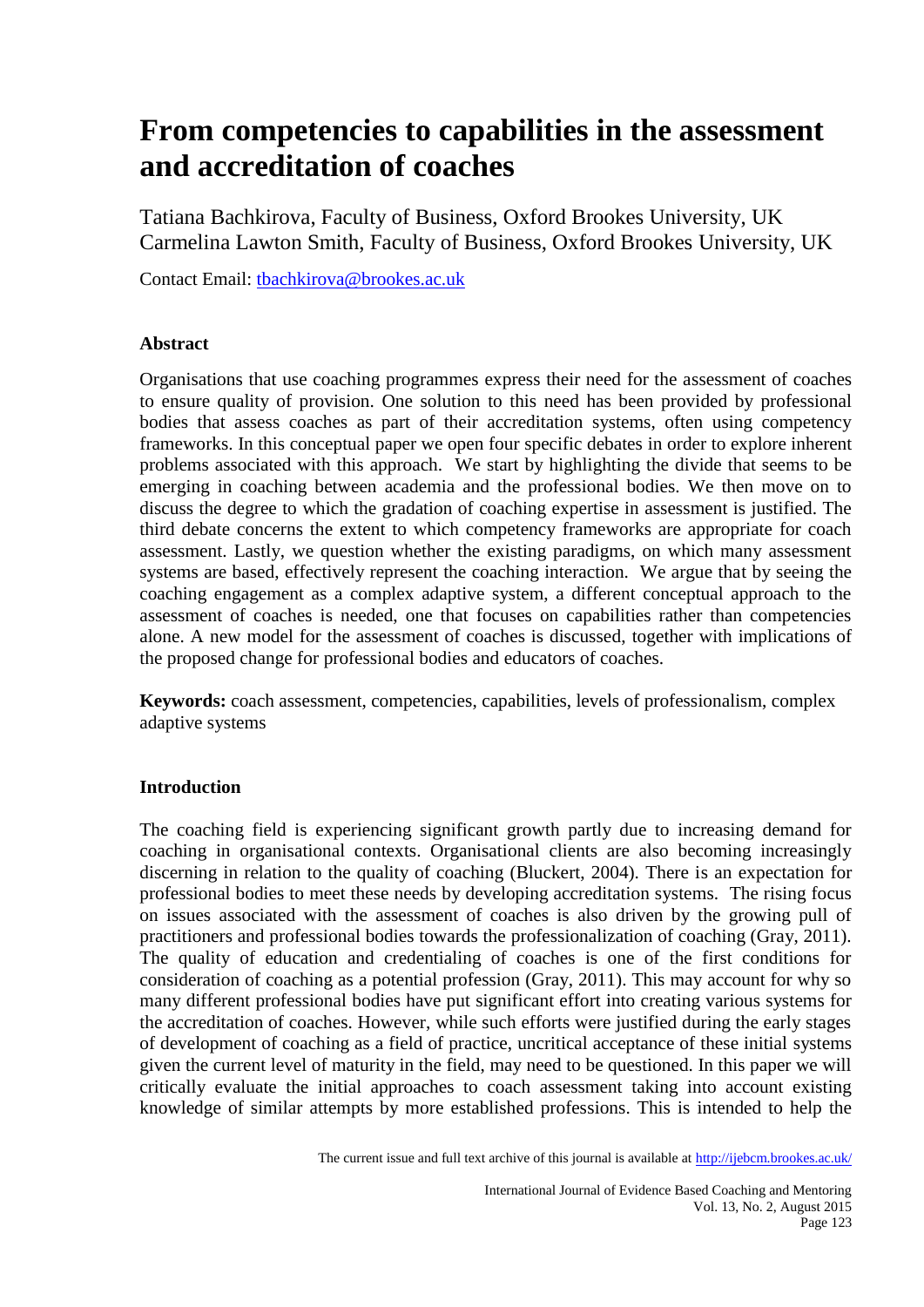coaching profession to learn from the maturation process seen in other disciplines and gives the benefit of utilising meta-perspectives potentially more suitable for conceptualising existing coaching practice (Richardson, 2008; Stacey, 2003; Jones & Corner, 2012; Cavanagh & Lane, 2012).

The task of identifying and assessing professional qualities of practitioners involved in complex professions is clearly a difficult process. It has been debated for many years in the conceptual literature by well-known authors exploring concepts such as personal knowledge (Eraut, 1994) and reflection-in-action (Schön, 1987). The issue has been a topic of attention in occupations such as counselling, psychotherapy and consulting (Visscher, 2006). Several authors critique current accreditation systems in coaching that seem to oversimplify the task by disregarding the complexity of the processes involved in coaching and appear reductionist in the identification of coaching expertise (Garvey, 2011; Ferrar, 2006). However, these remain lone voices in the professional literature and have yet to attract the attention of significant policy makers in coaching. The reason for this apparent lack of interest merits further exploration. It may indicate that a stronger case needs to be made to highlight the issues associated with current coach assessment practices, or that debates need to include potential solutions to what seems like a serious problem.

In this conceptual article we address the following questions:

- How do professional bodies in various sectors approach the task of educating and developing their professionals?
- What is happening in coaching in this regard and what are the implications of the significant difference between coaching and other professions?
- What are the issues with the assessment frameworks that are currently used?
- What could be offered as a potential way forward?

The paper will highlight a number of problems structured around four key debates, followed by the introduction of a potential model to address some of the issues raised. It will start with a comparison of how other professions address the issue of assessing and accrediting professional practice and highlight the growing divide that seems to be emerging in coaching between academia and the professional bodies. This is notable in the fact that it does not appear to follow the pattern common within other professions where an initial academic qualification is almost a pre-requisite for entering the profession, as in medicine, law or engineering. It will then move on to discuss the degree to which the gradation of coaching skills in assessment is justified, since again this practice seems in contrast to what is adopted in other professional services. The third debate will discuss the level to which competency frameworks are appropriate for coach assessment, given the current evolutionary stage of coaching. Lastly we will question if existing paradigms on which many assessment systems are based effectively represent the coaching interaction and propose a different approach that focuses on the assessment of capabilities rather than competencies. We will introduce an alternative model that could serve as an example of a different approach and discuss implications of the proposed change for educators and professional bodies.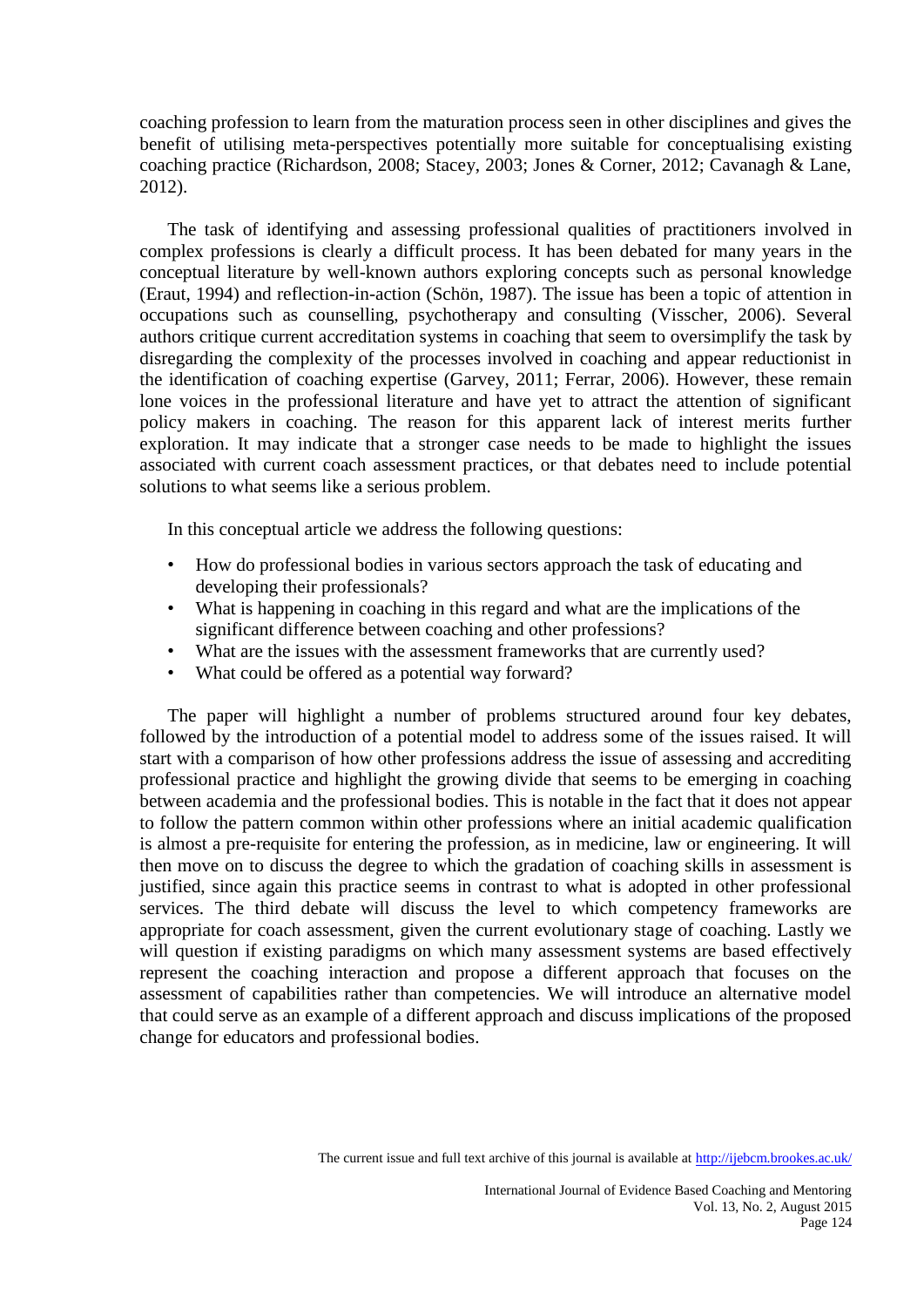#### **1. The education, training and a 'right of passage' debate**

The coaching profession is not alone in trying to solve the problem of assessing practitioners who offer a complex professional service to the public (Lozano et al., 2012; Savanevičienė et al., 2008; NICE, 2012). The road to development of professional status in other established professions (e.g. law, medicine, psychology) usually starts from an entry point, which requires achievement of a recognised qualification from a university (Gray, 2011). Qualifications from the university sector are delivered by independent scholars of the subject area, and programmes have to adhere to independent state regulation that includes extensive peer review. Following a university qualification, professionals begin practicing under supervision until they reach a point of recognition by their professional body that allows them to be called 'an independent practitioner' (e.g. chartered psychologist). This might be called a 'right of passage' access point. Following their degree there is generally no further differentiation on the basis of assessed competencies, unless an additional qualification is gained. After that, there is usually a requirement to maintain the standard of practice through continuing professional development (CPD).

The situation in the coaching field is very different. There are numerous routes to independent practice as a coach. Coaching "has become an increasingly accepted crossdisciplinary methodology, and people from a wide variety of professional backgrounds are working as coaches" (Stober & Grant, 2006, p1). Some practitioners start by taking a short training course in coaching, while some start practising without any training at all. Others take a similar route to the established professions cited above and choose to achieve a qualification by completing a postgraduate programme at a university. At the same time, various professional bodies offer individual accreditation systems which may serve as a 'right of passage'. However, accreditations are usually specific to one particular coaching body and not linked to any formal generic qualification route. In contrast to other professions, a university qualification in coaching is not recognised as essential. In fact it has become increasingly difficult for universities to gain accreditation for postgraduate courses by professional bodies because the accreditation systems are modelled on short training programmes with a focus on developing skills and completing coaching hours, rather than on developing critical thinking and understanding.

This disparity between traditional routes to professional practice and the current situation in coaching results in a number of practical issues that we, as coaches, supervisors, educators of coaches and members of the professional bodies, identify on the basis of our experience and observation. The first issue that we noticed is *a polarisation between qualification and accreditation, leaving many stakeholders and particularly newcomers confused*. This is also aggravated by the plethora of terms such as accreditation, certification, licensing, validation, etc. For the non-coaching population this confusion between qualification and accreditation can result in a negative image of coaching professionals and raise concerns about their expertise and the coaching discipline as a whole.

The second problem that we observed stems from too close a relationship between training providers and professional bodies. Professional bodies influence the content of training and accept payment for accrediting courses. They then accredit individuals who complete that training. Although logical at a first glance, the problem is that accreditation is not linked to any

The current issue and full text archive of this journal is available at <http://ijebcm.brookes.ac.uk/>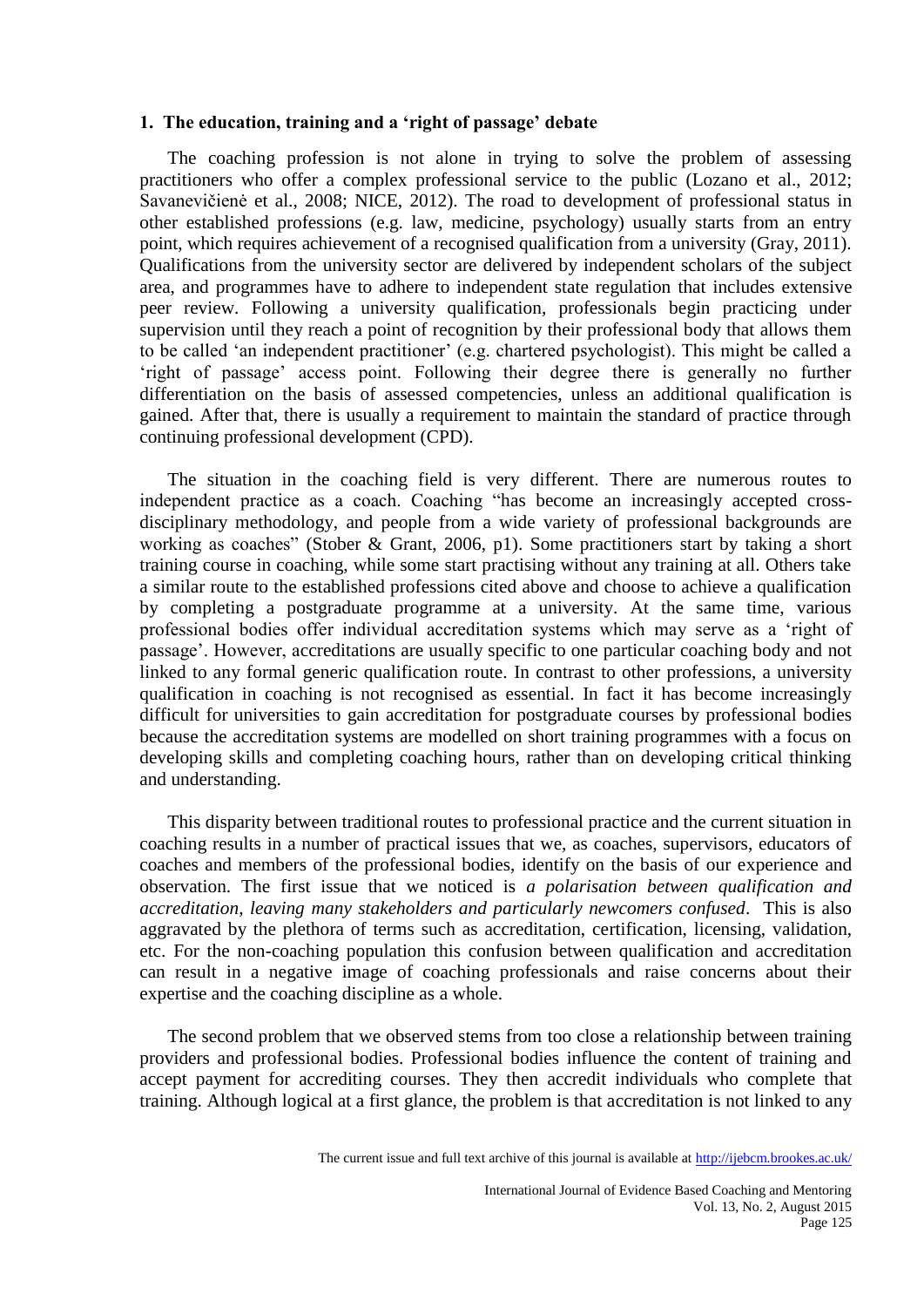formal neutral qualification route and *there is no independent party that can question the evidence base and quality of both stages: training and accreditation*. It is important that professional bodies with such power and influence in the field are open to questioning by others on the policies they develop in order to guard against accusations of collusion or partisanship.

We acknowledge that professional bodies are important because of the many functions they perform, such as the development of ethical frameworks, promotion and publication of CPD, creating communities of practice, educating buyers of coaching and promoting the industry. However, such bodies consist of ordinary people who are inevitably subject to certain biases and unconscious influences. For example, professional bodies of grass-root practices such as coaching are often made up of the professionals who 'got there first', the pioneers and early adopters. Although they may be well qualified in other subjects they may be the least qualified in coaching because they entered this profession when it was relatively new and immature. There is a danger that the systems of accreditation therefore reflect a historical perspective of the profession that is in alignment with earlier views and experience, without the benefit of the research that has been undertaken more recently. At the same time the early pioneers have a vested interest in keeping the established system of accreditation once created, because everyone's status and living depends on it, even when there is an awareness of potential problems and inadequacies. It is known that once created organisations tend to become selfserving (Johns, 1999) and professional bodies are not immune to this effect. To compound this issue, professional bodies are increasingly becoming commercial entities rather than essentially regulatory bodies. Awareness of such issues and tendencies would suggest the need for greater transparency and further links to independent parties in order to demonstrate that professional bodies are open to scrutiny and change if necessary.

Academic institutions could play the role of such independent parties, since they are publicly funded and have external quality assurance. They also have sufficient knowledge of the field and are interested in the profession's growing public image. However, *at the moment universities and professional bodies are drifting apart with negative consequences for the field*. Evidence of this can be seen as postgraduate university-based programmes are gradually losing professional body accreditation because they no longer fit with their skills-focused accreditation systems. Professional body recognition relies on individuals paying a substantial fee and undertaking training to the specific competency syllabus defined to meet the competency framework. Therefore the role of research and critical argument that is valued in universities seems to have no place despite being the cornerstone of progressive practice in any profession.

The lack of cross-fertilization of ideas between practitioners and researchers is also becoming more observable. For example, professional bodies' conferences are becoming weaker in terms of research-based papers. Their main influential voices (keynote speakers) tend not to come from academia, and often not even from the coaching community. Recognizing this problem, some professional bodies have created separate research-based and practitioner-based conferences. This does increase the profile of the research agenda but this separation makes the dividing line between research and practice even clearer. Universities in turn seem to respond to this situation by making their conferences more and more academic.

The current issue and full text archive of this journal is available at <http://ijebcm.brookes.ac.uk/>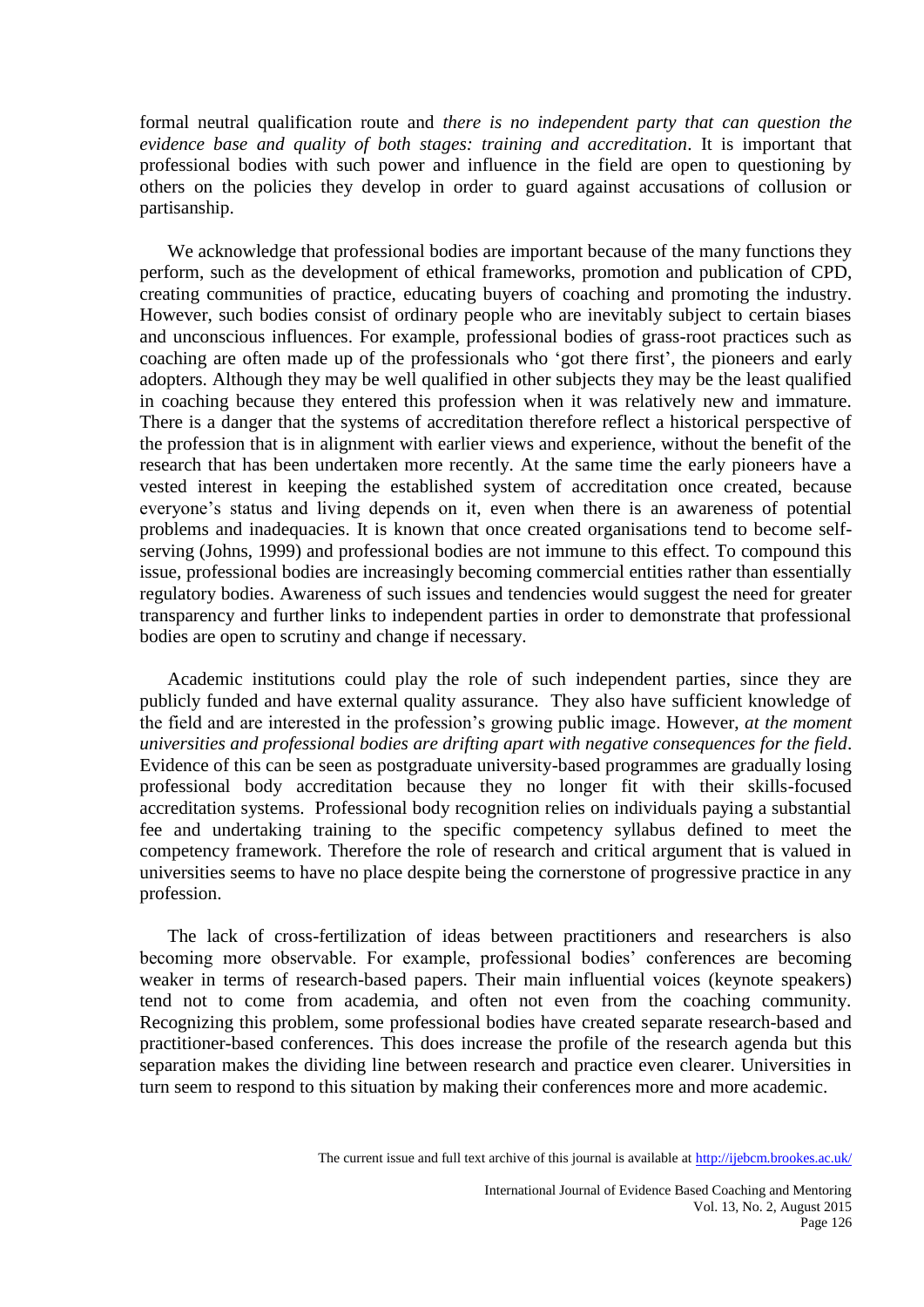One of the consequences of this drifting apart is the lack of challenge to the professional bodies from independent parties interested in quality, professionalism, knowledge and research in coaching. On the other hand, academics may also be in danger of developing knowledge that is lacking relevance to the field to which they aim to contribute.

#### **2. The 'levels of professionalism' debate**

One example of where the polarization is most apparent between academic expertise and policy makers is in the gradation of coaches' expertise. Most professional bodies now seek to differentiate levels of coaching skill with labels such as Practitioner or Master Coach. Although the 'right of passage' is an important function that professional bodies fulfil, because it demonstrates to the public that we aim to make our service safe for users, the levels of professionalism, such as gradation from Foundation level to Master Coach is a questionable distinction. The problem is that *the approach taken by most professional bodies towards gradation of professional expertise is based on competency frameworks that are as yet unsubstantiated.*

As a profession we would need specific research based on the respective levels, as at the moment there appears to be no strong case that coaching delivered by 'Master Coaches' is better than coaching delivered by any competent coaches. We are not aware of any research showing that coaching works in a more efficient way when conducted by Master Coaches in comparison to other coaches. In contrast, there is extensive research that shows that coaching is effective when delivered by relatively inexperienced coaches and even peer-coaches with limited training (e.g. Gyllensten et al., 2010; Franklin & Franklin, 2006). While such coaching might have been even more effective with alternative coaches, this is as yet unknown. There is currently only one paper from the life coaching context that compares outcomes from different kinds of coaches. It suggests that compared with peer coachees and controls: "coachees of professional coaches were more engaged in the coaching process, had greater goal commitment and progression, and greater well-being in terms of environmental mastery" (Spence & Grant, 2007, p.185). Although this is an interesting result, that professional coaches may be happy to hear, it does not help to justify the gradation of accreditation levels for professional coaches. Also, if we take into account the findings of studies in our sister-field of counselling, they apparently came to a similar conclusion. The meta-analysis of a significant number of studies found no evidence that professionals are more effective than paraprofessionals (Berman & Norton, 1985, Erwin, 1997).

The gradation of expertise on the basis of competencies might be justified in relation to much simpler or manual occupations. However, considering the complexity of factors influencing the quality of coaching and the many issues associated with evaluation of coaches, the levels seem an unnecessary initiative that other complex professions generally reject. In some other complex professions there are levels of Associate and Fellow membership, but these are experience-based rather than competency-based and have the function of honouring long-term members and their contribution to the field rather than indicating to users the level of service that can be provided.

There are many research-based and conceptual studies that explore the nature of mastery in specific complex professions (e.g. Dreyfus & Dreyfus; 2008; Schön, 1983; Drake, 2009).

The current issue and full text archive of this journal is available at <http://ijebcm.brookes.ac.uk/>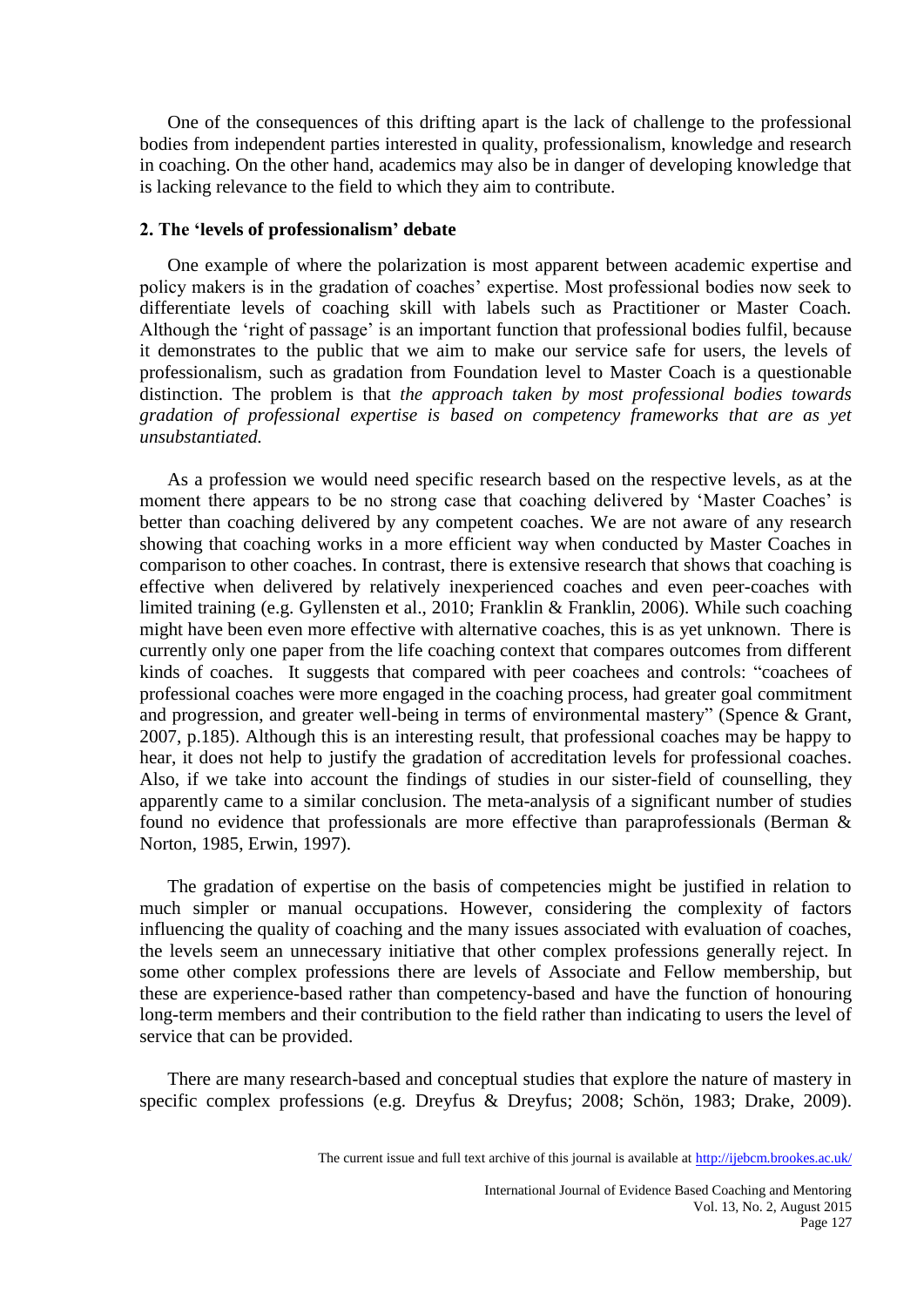However, all of them highlight the complexity of this mastery and none bring this concept to the level of competencies that could be assessed and accredited by professional bodies. In a professional practice such as coaching, the mastery is also conditional on the role of the client, the unpredictable nature of the relationship, and the context of the coaching engagement (Baron & Morin, 2009; Drake, 2009; Cox, Bachkirova and Clutterbuck, 2014; Clutterbuck & Megginson, 2011). It has been argued that mastery transcends rules and modifies existing knowledge according to the master's own organisation of experience and his or her own self, which cannot be translated into competencies that can be easily identified by assessors. In some cases it requires not simplistic classifications of competencies, but consideration of complexity in coaches' ways of thinking about themselves, their clients and the context in which they operate (Bachkirova, 2011; Berger, 2012). All research and theories on mastery are important, not for the purposes of classification of coaches, but for defining individual aspirations in professional development, and for knowledge necessary to create highly effective education, training and CPD of coaches.

#### **3. The 'competency-based frameworks' debate**

The third debate that we would like to open follows from the tendency of the professional bodies to base their accreditation systems on competency frameworks. According to Horton (2000) the 'competency movement has no single origin' but such frameworks became popular for benchmarking management skills after being introduced by Boyatzis (1982). However since then competency based frameworks have become subject to critique when applied to many contexts (Hyland, 1993; Horton, 2000). In relation to coaching practice together with Cox, 2003; Garvey (2011); Drake (2009); Cavanagh and Lane (2012) and Bachkirova (2015) we argue that *reliance on competency frameworks oversimplifies coaching practice and expertise and stultifies more creative solutions for a meaningful 'right of passage'.*

A competency was originally defined as an underlying characteristic of an individual that is causally related to effective or superior performance in a job (Boyatzis, 1982). More recently it was described as the ability to apply knowledge, understanding, practical and thinking skills to achieve effective performance to the standards required in employment (NCVQ, 1997). There are, however, many issues with competency frameworks. They may not include every aspect that is critical to superior performance and some argue that superior performance could also be achieved in many contexts with a different set of competencies (Hayes, Rose-Quirie & Allinson, 2000). For example, the ICF coaching competency of 'planning and goal setting' was not found to be universally adopted by experienced coaches (Griffiths & Campbell, 2008). Applying competencies in environments that are innovative and fast moving is also said to limit inquisitiveness and exploration thus resulting in a certain degree of risk aversion where new emergent thinking is required (Granstrand, Patel & Pavitt, 1997). Others argue that competencies result in a reductionist philosophy that causes learning to be focused on the task rather than developing critical thinking (Foss et al., 2004). As a result it is likely that competencies identify behaviours that were successful in the past rather than addressing the mind-set needed for the future. Competencies also often ignore not so readily observable behaviour due to the complexity of assessment.

Some authors have also raised questions about the ability to separate coaching into its component parts. Drake (2011) for example contends that 'while it is possible to deconstruct

The current issue and full text archive of this journal is available at <http://ijebcm.brookes.ac.uk/>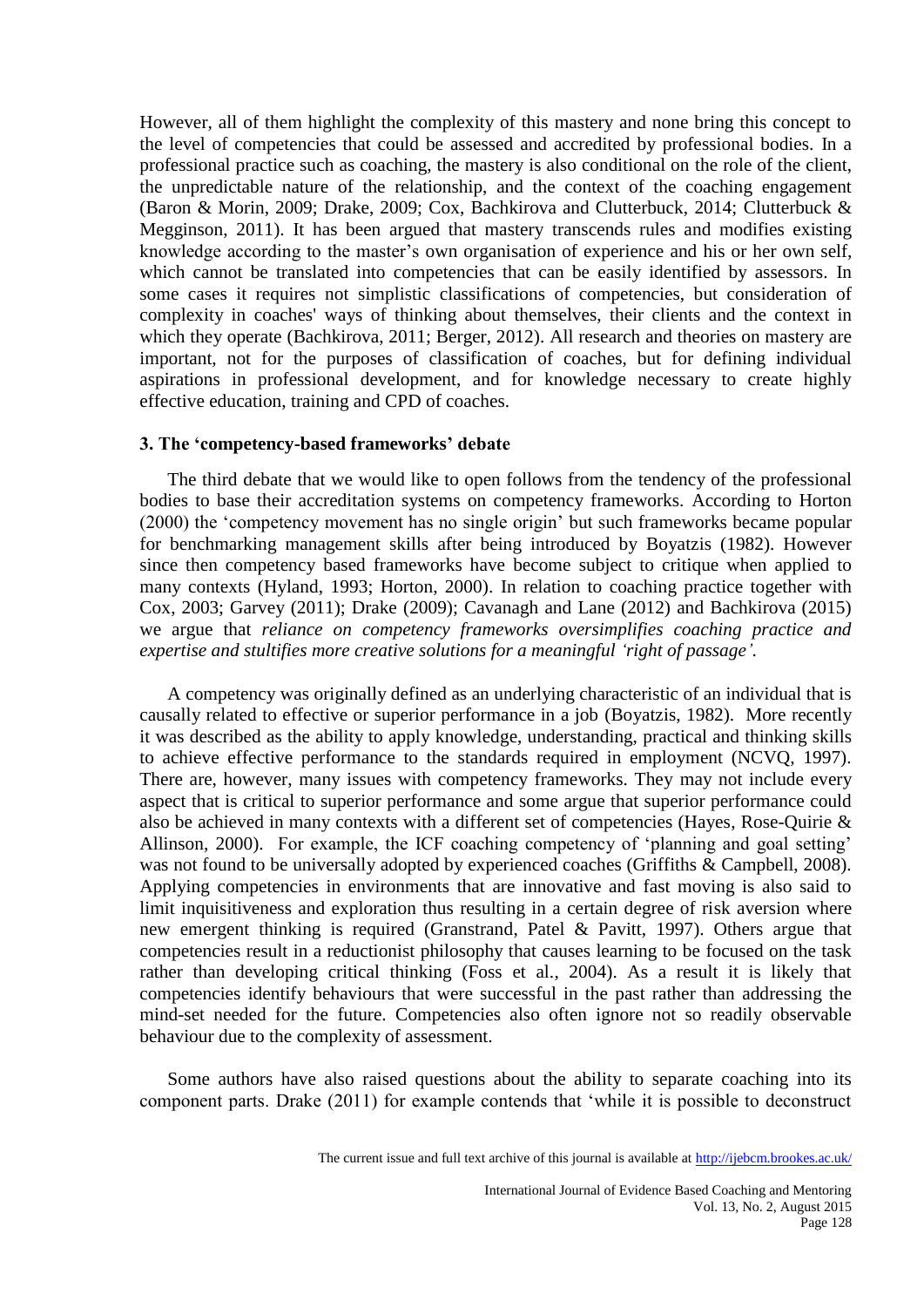excellence into observable components […] it is less possible to reconstruct excellence from these components' (p.140). Empirical research by Griffiths and Campbell (2008) also adds to this concern. In evaluating the ICF core competencies through a grounded theory study, they identified a number of potential anomalies and overlaps. For example 'establishing the coaching agreement' was a component of 'managing process and accountability rather than a competency of its own, and similar issues were raised in relation to the 'powerful questioning' competency. They also questioned if 'coaching presence' is a core competency and argued that it is a component part of 'active listening'. The implication of this work is that assessing against such a list may prove problematic if competencies cannot be distinguished or identified.

The coaching context also brings additional complications. Garvey notes that coaching literature emphasises 'individualism, autonomy, choice and complexity'. However, the professional bodies call for 'regulation, control standards and competencies' (2011, p.57) that seem in contradiction to the philosophy of coaching, which emphasises collaboration of the dyad and self-determination of the client (Bachkirova et al, 2015). This drive for regulation is often an effort to provide predictability to buyers. Yet such predictability may not in fact result from compliance to competencies. We have known for some time that the relationship is a key ingredient in coaching outcomes (De Haan, 2008) and in psychotherapy literature only 15% of outcomes are attributed to theory and techniques (McKenna and Davis, 2009). As a result we may be in danger of claiming a degree of quality assurance that cannot be justified. Organisations may well take adherence to competencies as a sign of quality and security that proves to be ill founded.

A number of other issues also raise questions about the value of competencies in the coaching context. Fillery-Travis and Lane (2006) highlight that assessing the competent coach relies on knowing 'effective for what'. Without a context and purpose of coaching the assessment of outcomes may be flawed. For example, we know that some approaches to coaching can be effective despite demonstrating very few of the expected competencies such as 'the thinking environment' (Kline, 2009). There may also be more than one list of potential competencies that can be effective. In a study of 428 executive coaches Bono et al. (2009) found that psychologists and non-psychologist coaches generated two distinct types of competency listing. Such findings suggest that many alternative accreditation frameworks may be equally valuable, and therefore none may adequately reflect a set of core competencies required in coaching. Moreover, De Haan et al. (2011) identified that the behaviours that clients found 'most helpful' were listening, understanding and encouragement, so one might question if all subsequent competencies are as critical as extensive competency frameworks suggest.

The argument for the necessity of competency frameworks to meet external demands can also be legitimately questioned. The professional bodies sometimes argue that the creation of a competency framework is needed to meet the call from organisations for a framework that enables them to differentiate coaches. Yet the existence of frameworks does not guarantee coaches can be differentiated with consistency and accuracy due to the complexity of assessment. This raises the question of whether such frameworks are fit for purpose. It would be in the interests of professional bodies to embrace the complexity and unpredictable nature of coaching and educate buyers accordingly, instead of potentially de-valuing the art of coaching

The current issue and full text archive of this journal is available at <http://ijebcm.brookes.ac.uk/>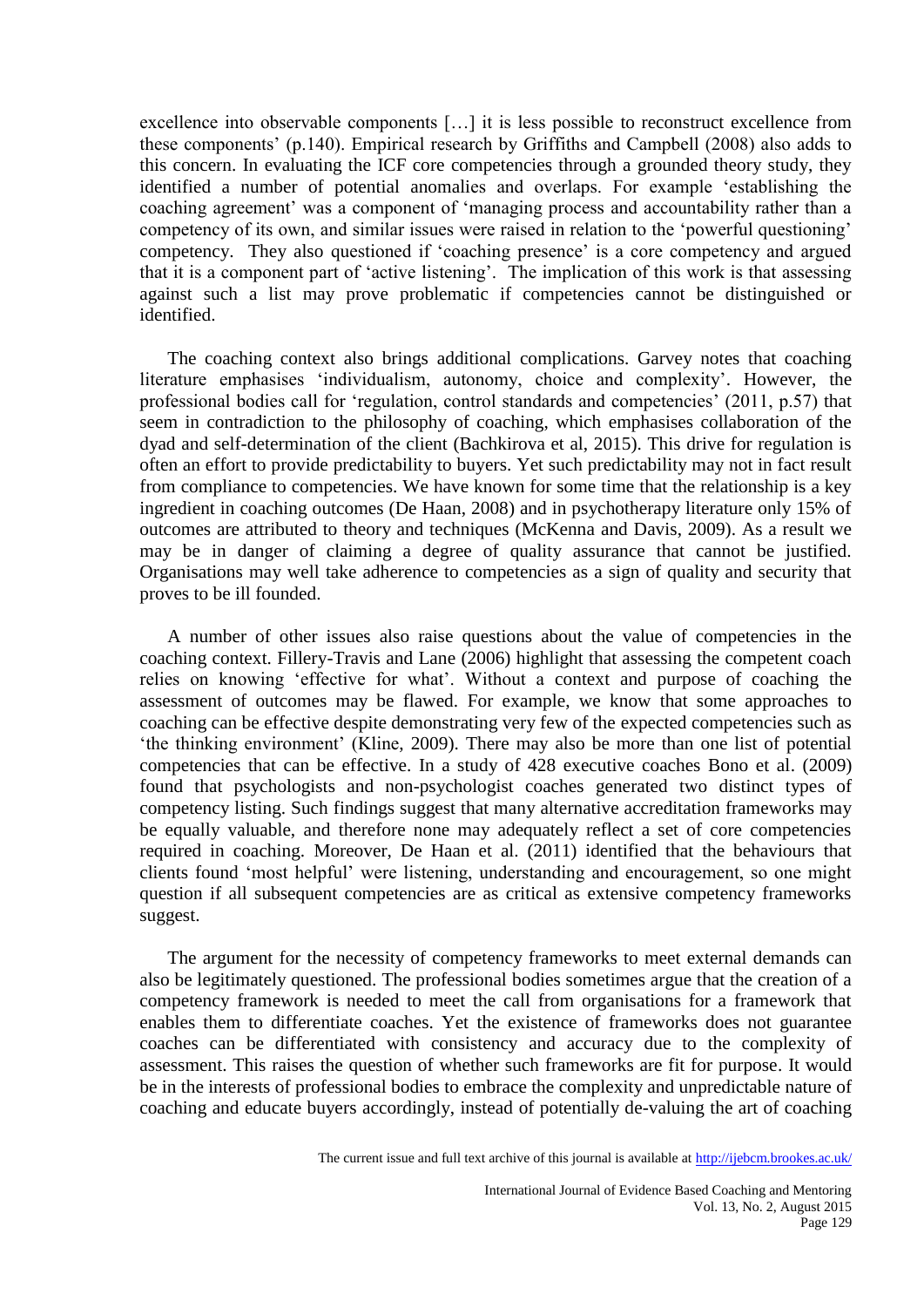and creating an impression that it can be easily taught as a set of behavioural activities. If coaching is reduced to such a list it has the potential to undermine the view of coaching as a profession.

Many authors highlight that the effective coach is far more than a set of skills and techniques. Wang (2013) describes it as a different way of being, coming from a profound coherence between what coaches do, what they say, what they believe and who they are. This internal consistency and congruence entails coaches' authenticity, which influences the way they exercise their skills and techniques. One might then question how effective a list of competencies can be in identifying the best coaches. While there may be a place for a list of competencies to define what to teach novice coaches, as Drake (2011) argues, many of these competencies seems less useful for assessing and developing people at more advanced levels: 'as novices they learn the rules, as intermediates they break the rules, as masters they change the rules and as artisans they transcend the rules' (Drake, 2011, p143).

The coaching communities and professional bodies are therefore in danger of falling into a 'bucket view' where the list of competencies may bear little relation to the decision-making processes at work (Gambrill, 2007). Lists of competencies, while a good starting point, provide a very restricted view of effective practice and bring a set of implications that may not be reflective of what is needed in the field.

The conclusion that can be drawn from the above critique of competency frameworks is that competency approaches potentially oversimplify coaching practice and therefore misrepresent it – a conclusion also under debate by other professions. For example, an alternative view of competency approaches in higher education has been offered by Lozano et al. (2012). They strongly argued for the need to supplement a competency based approach with a capabilities approach and identify important differences between competencies and capabilities. A capabilities approach goes beyond closed and predetermined lists of competencies. It is not restricted by the demands imposed by the market, but emphasises critical and reflective capabilities that allow the person to choose action and goals according to values and an evaluation of a wider external situation. The focus of capabilities is therefore on the freedom that the person has and not merely in external expectations (Lozano et al. 2012). Competencies, in contrast, are externally demand-oriented to solve the problems that arise from outside; capabilities are guided by the exercise of individual freedom to choose an action according to their values.

This differentiation, if adopted for the assessment of coaches would mean that the focus would not be on the results that the coach achieves, but on his/her ability to opt of an action, choice or behaviour (Sen, 1999). This makes the assessment much more difficult. Competencies are manifested in behaviours and decisions in particular contexts and require repetitive observations of these to infer their stability. The complexity of assessing capabilities is greater because capabilities do not necessarily have to be expressed. Lozano et al. (2012) argued that non-observation of capabilities does not imply their non-existence. It may be the case that the coach has chosen not put them into action in a particular session. It cannot be inferred however that the lack of visibility indicates their absence.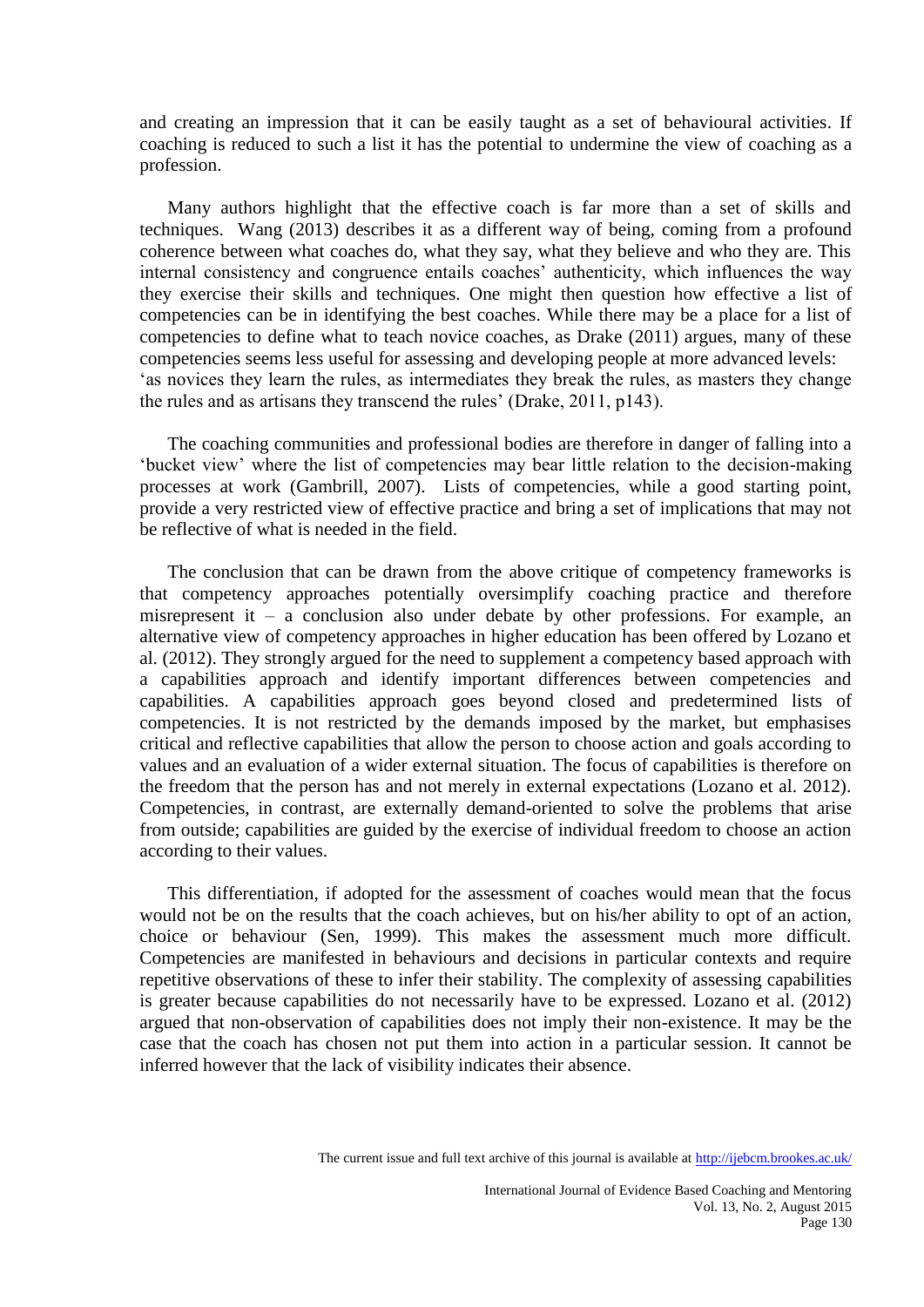#### **4. 'A view on coaching' debate**

The fourth debate that we would like to raise in relation to the assessment of coaches highlights another issue that follows from the apparent separation between academia and professional bodies. Without the active contribution of researchers and conceptual thinkers *professional bodies risk developing policies and procedures based on the old paradigms of knowledge unchallenged by current thinking.* As an example, it could be argued that approaches to accreditation of coaches developed by professional bodies are more in line with a modernist view of the world that implies a linear cause-effect relationship between theories, methods and outcomes in applied practice (Peterson, 1991; Fishman, 1999). With such a view, competencies are seen to create an element of predictability in relation to the results of interventions and thus are important. In contrast, a more postmodern stance on practice would question the above causality by introducing the element of joined meaning making of the practitioner and client and the emergent nature of coaching conversations (Stacey, 2003, 2012; Cavanagh and Lane, 2012; Richardson, 2008; Garvey, 2011; Jones and Corner, 2012). Postmodernism assumes that the quality of coaching engagements is subject to many influences, such as the characteristics of the coach, the characteristics of the client, many nuances of the coaching relationship and the significant role of contextual factors (Cox et al, 2014; Cox, 2003). The selves of the coach and client are also not fixed; they are constantly fluctuating in the process of interactions and are subject to wider influences. This view of the coaching engagement presents a strong challenge to the assumptions behind competency-based assessments of the coaches.

One specific theory that aligns a postmodern stance with coaching proposes that the coaching engagement should be seen as a complex adaptive system (CAS) (Stacey, 2003; Cavanagh & Lane, 2012). Adopting a CAS lens implies that the participants, their relationship and the context of engagement are regarded as being in a state of flux (Stacey, 2003). It has been argued that the CAS perspective represents a different ontological approach in comparison to traditional systems theory, which is a 'profoundly different way of understanding the world' (Richardson, 2008, p. 25). According to this view the process of coaching is seen as "a conversational, reflexive narrative inquiry … as an alternative to restrictive rules and procedures" (Stacey, 2012, p. 95). Complexity thinking puts the emphasis on thinking how we work, probably more than spending time working (Richardson, 2008). For coaches, it might mean that rather than demonstrating our competence, we need to accept our limits, especially about what can be planned and pre-determined.

In relation to the differentiation between competency and capability approaches introduced earlier, we would argue that the capabilities approach is more in line with postmodern thinking. A capabilities approach for example is explicit in appreciation of the diversity of coaching styles in contrast to excessive universality of competencies that aim for predictability of the coaching process. A capabilities approach implies an approach to coach training and education that allows the development of the coach in congruence with the individual's characteristics and values, who they are a person and not only as an opportunity to assimilate a repertoire of competencies. The capabilities approach seems also more in line with postmodernism as it incorporates a more contextual and multidimensional view on quality of practice.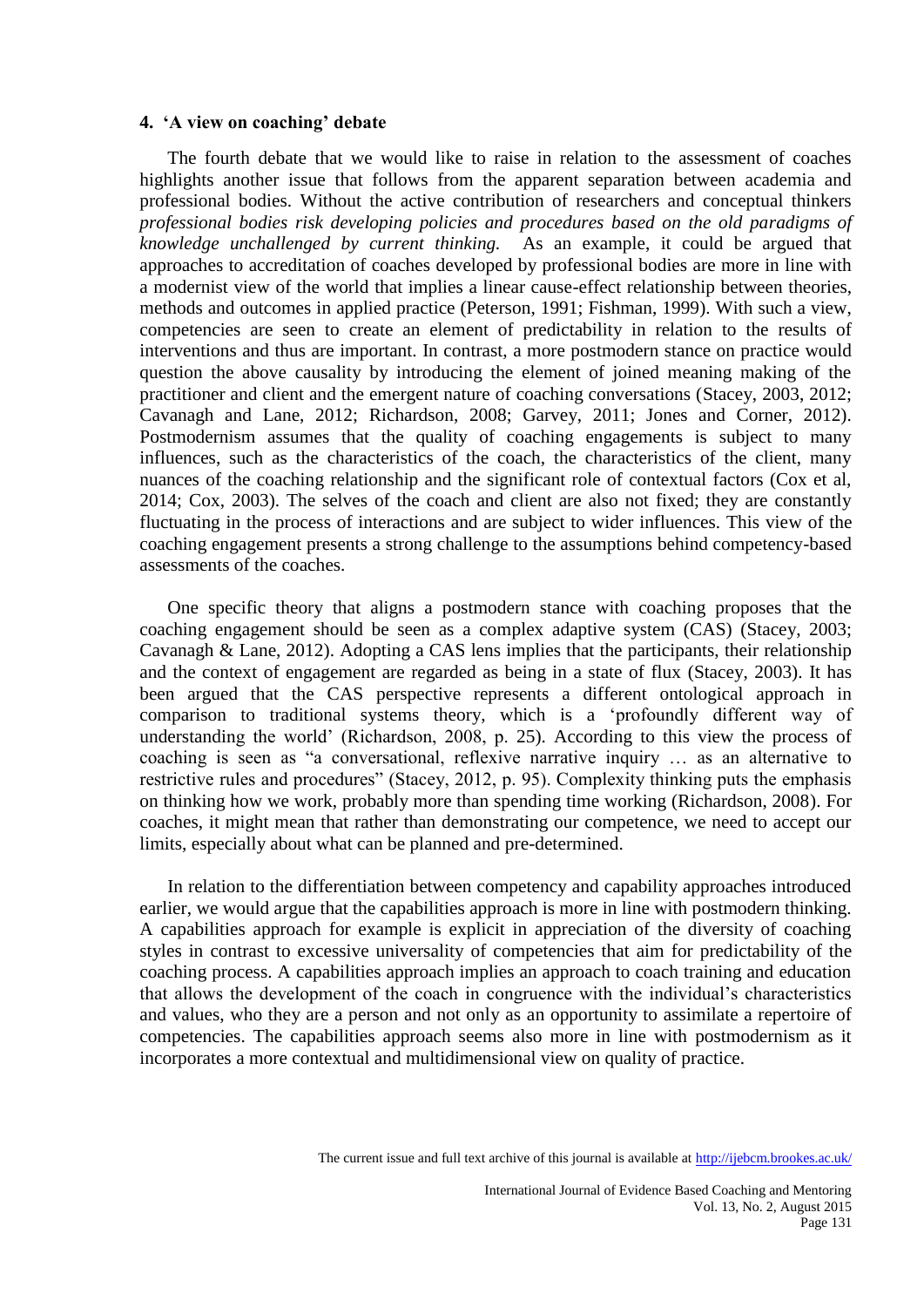### **A case for a capabilities approach to the assessment of coaches**

To summarise the issues with many current competency-based assessment systems Table 1 contrasts competencies with a capabilities approach that could more effectively reflect the view of coaching as a complex adaptive system.

| <b>What competencies imply</b>                                                                                                                                 | What capabilities imply                                                                                                                                                                |
|----------------------------------------------------------------------------------------------------------------------------------------------------------------|----------------------------------------------------------------------------------------------------------------------------------------------------------------------------------------|
| A checklist approach that seeks to identify<br>specific behaviours as indicators of professional<br>practice                                                   | A holistic process that can assess the relational<br>factors that often determine coaching success                                                                                     |
| A process that assesses past performance and<br>from that infers future performance                                                                            | A way of evaluating meaning making of the<br>hypothetical situations that the coach may face on<br>the basis of learning                                                               |
| A reductive process that seeks to simplify<br>effective coaching into specific activities                                                                      | An expansive process that acknowledges the<br>complexity of coaching and can give credit for the<br>knowledge and understanding required to evaluate<br>and respond to that complexity |
| An assessment that focuses on explicit<br>knowledge of the assessment criteria and the<br>ability of the coach to demonstrate those<br>competencies explicitly | A way to expose the tacit knowledge that the coach<br>holds that will be applied appropriately when<br>relevant                                                                        |
| An individualistic process to assess a<br>collaborative activity                                                                                               | A systemic perspective that allows for contextual<br>factors in the collaborative coaching process                                                                                     |
| A system for evaluating only outputs from the<br>coach as a 'black box'                                                                                        | A system for evaluating the processes taking place<br>within the coach as an instrument of coaching                                                                                    |
| The intention to seek universality                                                                                                                             | The appreciation of diversity and uniqueness                                                                                                                                           |

# **Table 1: Comparing a competency approach with a capabilities approach.**

The task of creating an assessment system in line with the capabilities approach is not easy but some progress has been made. For example, Drake (2011) highlighted the need for new frameworks and proposed a model to achieve this. However, while his model has been applied to coach training it is less clear how it might be applied in an assessment context when organisations are seeking an alternative to the competency approach or in the context of accreditation/certification of coaches.

Recognising the limitations of any approach for this task in line with the above debates, but responding to the pragmatic need of organisations to validate their internal and external coaches, we describe our attempt to develop a capabilities approach to assessment of coaches. It has been designed and tested for accreditation of coaches at Oxford Brookes University and applied for validation of internal and external coaches within a number of the public sector bodies in the UK. Although this model inevitably has limitations and cannot resolve all the issues discussed above, it proposes a pragmatic alternative with an attempt to resolve some acknowledged concerns. The model is shown in Figure 1.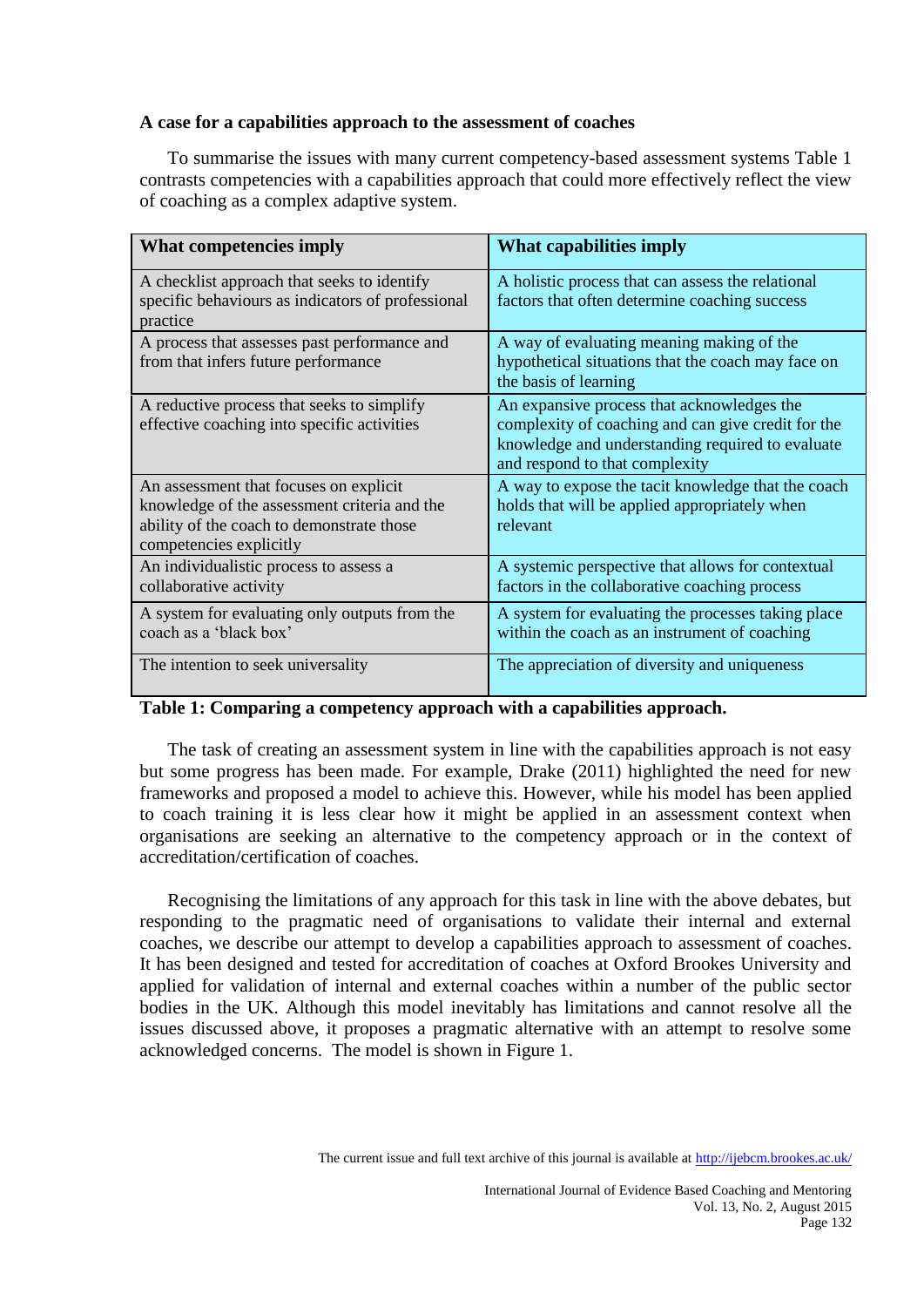

#### **Figure 1: Oxford Brookes' model for assessment of coaching capabilities**

The proposed model is intended to provide a more holistic perspective on assessment with two core dimensions. The first is the internal/external and systemic dimension in relation to the coach. This dimension recognises that while certain attitudes and awareness of the coach are important, there are always external systemic components at play. These external components imply that attitudes and awareness of the coach are subject to various influences from many fields of knowledge, cultural expectations and ideas from the professional field about what is deemed good practice. Therefore there is a constant interplay and exchange between internal processes and the external context as is recognised in complexity theories, and the coach needs to build on external knowledge to develop their unique internal position on practice. Often coaches in assessment find it difficult to address both this external and internal dimension comprehensively. Some have become coaches by virtue of their natural empathy and their ability to listen, yet they lack the knowledge base of both coaching as a discipline and of the context within which they are working. By contrast, others being assessed may display a long list of credentials in specific contexts and a broad knowledge base from external sources but fail to demonstrate the personal self-awareness and internal 'authenticity' (Wang, 2013), their 'self' as a practitioner. The internal/external dimension therefore includes not only what the coach brings, but also what they take from the systemic context.

The second dimension represents what is intrinsic and extrinsic in relation to practice. Coaching is underpinned by much knowledge and understanding that may not always be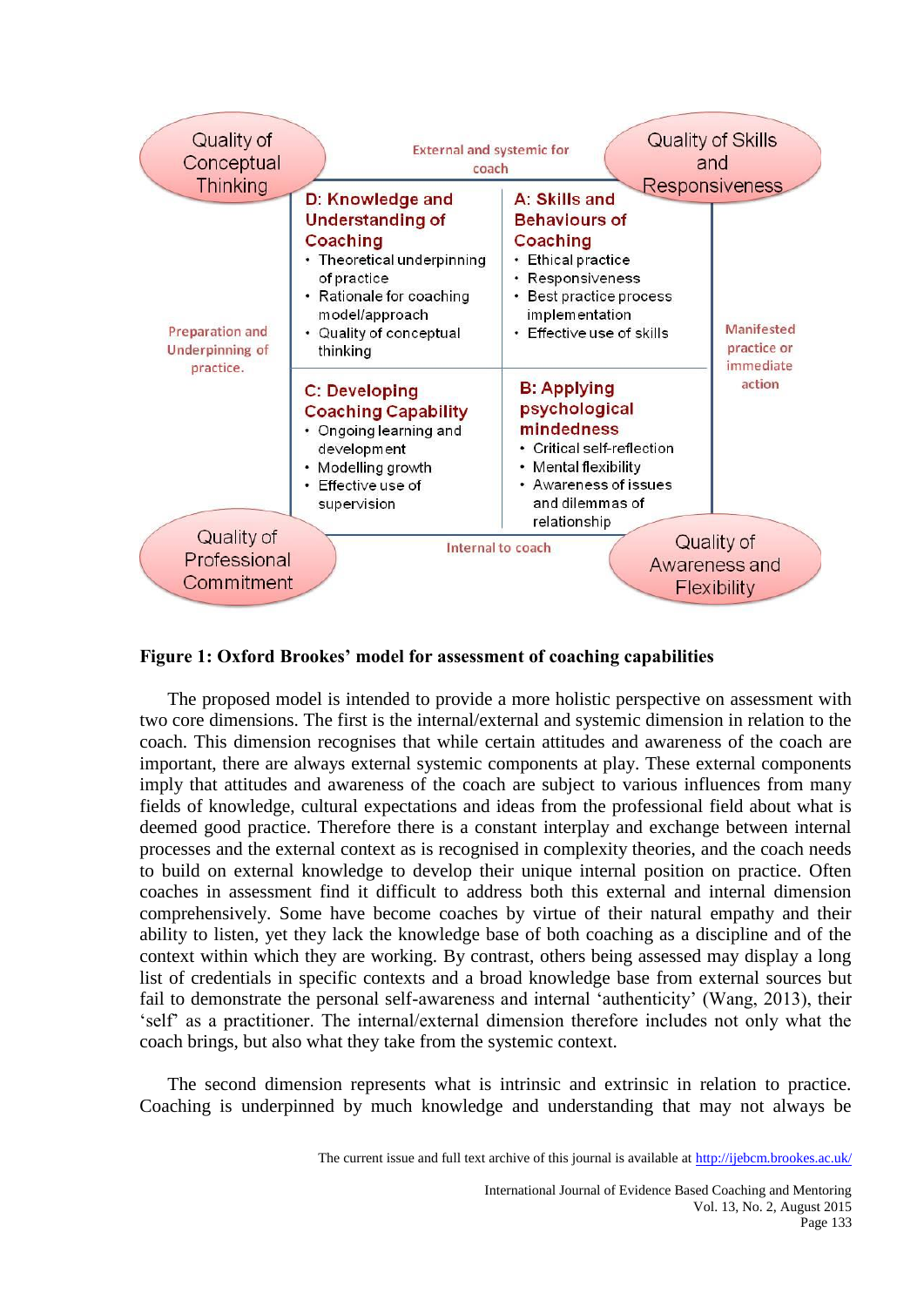explicit in the interaction. Such activity informs and guides the coach, but may not be immediately visible to the external observer and may not generate a behavioural output. However, effective practice relies on work that is done in preparation and learning/thinking about practice, together with the outward manifestation of that work - what the coach actually does. For example, a coach may be extremely knowledgeable about how to be a good coach, even holding a doctorate, but find it difficult to transfer that knowledge into action and engage in core coaching behaviours helpful for their clients. Similarly a coach who 'coaches' by numbers following a very restrictive model, may in competency terms tick enough of the boxes required for accreditation, but fail to be effective long term because they lack the ability to develop and learn from their practice and to deviate from the prescription when it proves inappropriate.

The matrix developed from these two dimensions creates four areas of focus that can be used in the assessment of coaches. These four areas are:

- A. Quality of Skills and Responsiveness, reflecting the skills and behaviours required
- B. Quality of Awareness and Flexibility, the ability to apply psychological mindedness
- C. Quality of Professional Commitment, the motivation to develop coaching capability
- D. Quality of Conceptual Thinking, holding the knowledge and understanding of coaching

The assessment model allows activities to be designed around each of the four quadrants.

*Quality of Skills and Responsiveness*: It is clear that some aspects of skills assessment will be important for assessing coaches. All the professional bodies use alternative frameworks and academic literature identifies some core components that contribute to effective practice (e.g. Wang, 2013). This framework, however, puts emphasis on the responsiveness of the coach and adaptation of these skills and elements of good practice in the changing environment of a coaching session. Therefore this area needs to be assessed through observed practice rather than through a set of credentials or personal assertions.

*Quality of Awareness and Flexibility*: Seeing the coaching engagement as a complex adaptive system makes it clear that the quality of interaction and relationship between coach and client plays a major role in the potential outcome. This role is strongly supported by the relevant professional literature and research-based studies (e.g. De Haan, 2008; McKenna & Davis, 2009). In assessment of this area the expectation is that mental flexibility and the ability to 'tune in' are important assets in building a good working alliance with a client. Selfawareness and quality of reflexivity are assessed by the coach's ability to understand psychological nuances of the coaching relationship and to critically evaluate their action and choices in response to various dilemmas of coaching practice.

*Quality of Professional Commitment:* Coaches might aim to call themselves professionals and a characteristic of a professional is that 'once fully qualified, (they) engage in learning or training as part of what is now termed continuing professional development' (Gray 2011). This includes not only technical proficiency, but for this particular role - personal and relational maturation (Drake, 2009). One core aspect of this area is the ability to create a meaningful developmental plan that is based on good understanding of the self and the context of their practice. Another important aspect is to make good use of supervision. Here we identify

The current issue and full text archive of this journal is available at <http://ijebcm.brookes.ac.uk/>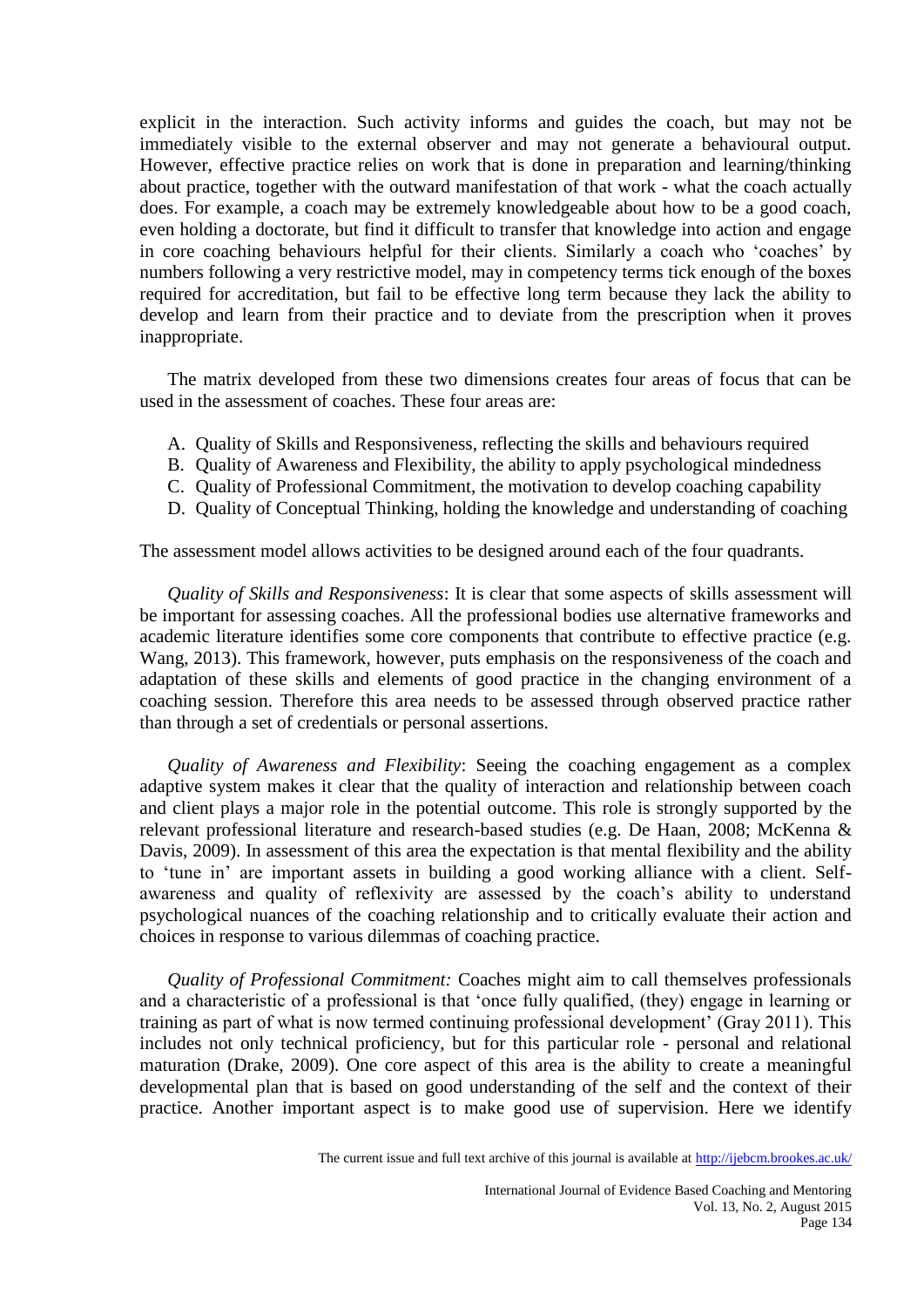supervision not only as a source of relevant information/feedback/advice or as a support system, but as an interactive engagement in a meaningful reflection on practice and an opportunity to explore their self as a professional.

*Quality of Conceptual Thinking*: Coaching draws from a truly cross-disciplinary knowledge base and the variety of entry points adds richness to the knowledge acquired by coaches through the diversity of experience. However, even rich professional knowledge is not sufficient if the coaching process is seen as a complex adaptive system. By including an assessment of this area, the expectation is that the coach can create a coherent model of their practice integrating relevant knowledge of the profession and the context they are working in, aligning these with the person they are as a professional. Such a model allows articulation of "why they do what they do" with sufficient depth and flexibility of conceptual thinking.

To operationalize this model a number of activities have been designed that draw together and integrate these aspects. The process benefited from being delivered by an academic institution independent to the organisational client and was based on attendance at a half-day event that was designed not only as validation, but also as a developmental opportunity for all attendees.

As the model has now been piloted with three organisations we have an opportunity to critically evaluate it and to argue that it is sufficiently different from the majority of accreditation systems in a number of ways. In terms of critique it still requires an assessment of some elements similar to competencies with an implication that not all of such elements are observable in a short session. However, it focuses mainly on capabilities in line with an appreciation of complexity of practice and the diversity of coaching styles. We believe that this approach provides an opportunity for conducting an evaluation that models and allows for inter-subjectivity in the process of interaction, in line with a more postmodernist perspective.

In terms of the differences with other systems this approach benefits from being a face-toface process and can therefore assess in a more holistic way the relational factors at play in the immediacy of developing situations. Coaches are questioned about unfolding situations or hypothetical events and assessors can form their view in the process of interaction. The format is also flexible enough to allow institutions to set their own appropriate benchmarks according to the types of coaches being assessed. By avoiding a checklist approach in favour of four broad areas of investigation, it allows for systemic variations depending on the context the coaches operate in. It also allows assessors a legitimately holistic approach to the interpretation of their observations, thoughts and feelings, thus more in alignment with the philosophy of coaching as a discipline.

#### **Conclusions**

In this paper we have explored a number of problems with the accreditation/certification of coaches by professional bodies using four specific debates. We argued that traditional competency based frameworks are oversimplifying coaching practice and thus creating a false sense of security by assessing only reduced manifestations of coaching. In the second half of the paper we argued for a more expansive approach to assessment based on capabilities that is more in line with current thinking. We also introduced our attempt to design a capability

The current issue and full text archive of this journal is available at <http://ijebcm.brookes.ac.uk/>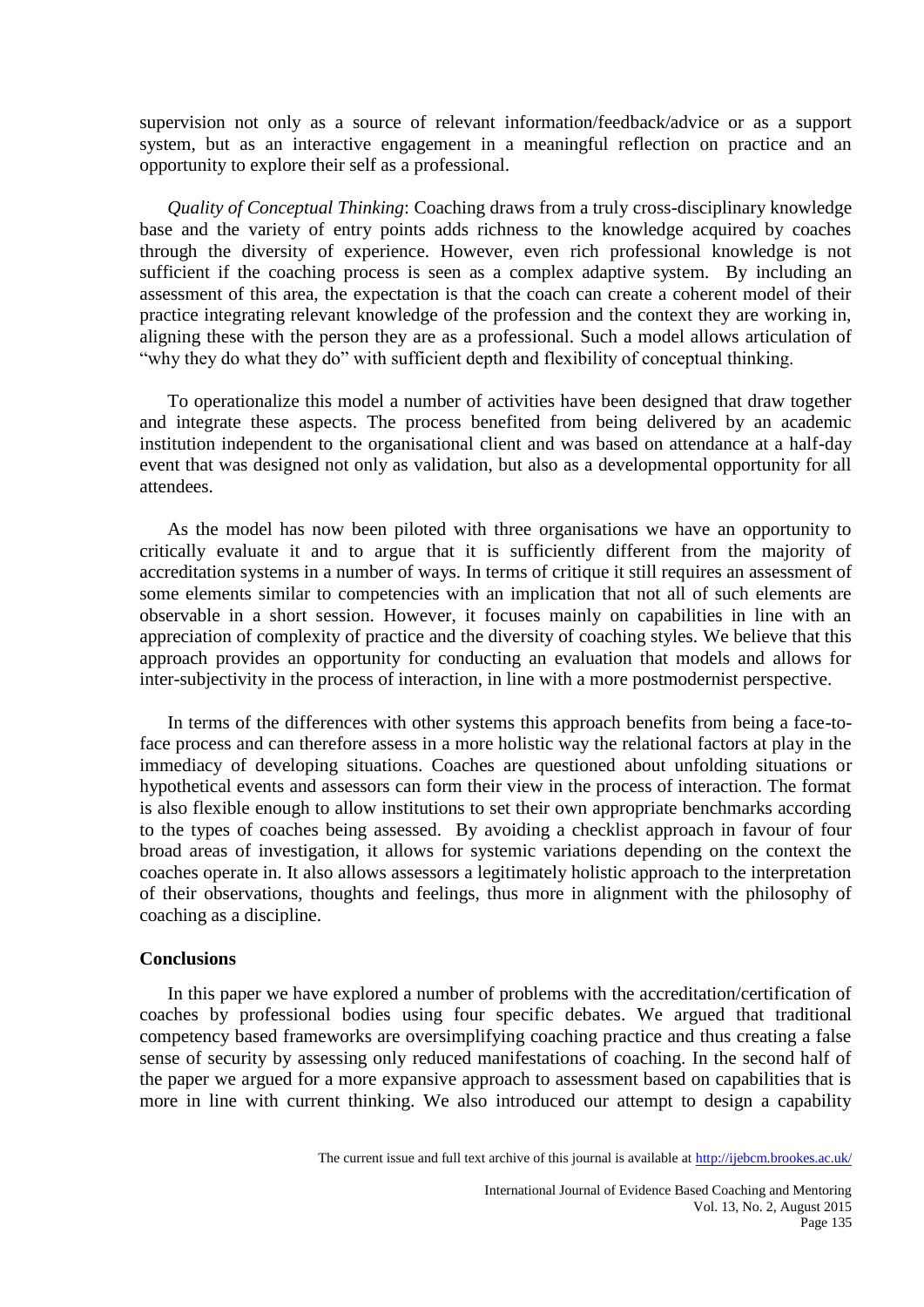approach in response to the pragmatic needs of large organisations concerned with the quality of their coaching provision.

We believe that the critical review of the issues with the assessment of coaches allowed us to draw an important connection between two theoretical ideas. The first is a differentiation between a competencies approach and a capabilities approach, reflecting a similar debate in higher education (see Hyland, 1993). The second idea is a tension between two dominant worldviews: modernist and postmodernist. The modernist view shows parallels with the competency approach, highlighting many issues that are present in current coach accreditation systems. By way of contrast, the capabilities approach shows synergy with postmodern thinking and offers a theoretical shift that might be necessary if we wish to align our practice with a more expansive view of the world that acknowledges complexity, unpredictability, and the intersubjectivity of meaning that we create. This shift would also reflect the principles of human agency, diversity and equality that are amongst the values appreciated by coaches and coaching communities, thus demonstrating clear philosophical alignment.

Theoretically, although postmodern thinking has developed as a challenge to modernism, it is inevitably built on the achievements generated by modernism. The same logic could be applied to the movement from competencies to capabilities in the assessment of coaches. An element of competencies may be unavoidable in assessment but the capabilities approach builds on this and provides a more complete view of the role of the coach in contrast to the more restricted view that competencies alone provide. Judging by our discussions with many coaches we believe that this view already reflects how many coaches see their practice and their own role within it. Individually we might be further along this route than our collective practices and policies dictate.

The implications of such an expansion would be significant for various stakeholders in the coaching field. Firstly, in the education and training of coaching the change towards a capabilities approach and more postmodern thinking would require a curricular move away from teaching a uniform set of skills and knowledge geared towards a predetermined set of competencies. It would require more focus on the development of the coach as a person and a professional, aiming for congruence between the person and their particular model of practice. There would need to be specific attention to the development of criticality and reflexivity as generic skills. These are a prerequisite for an ability to evaluate various positions, and to be empowered to make choices, enabling coaches to act in accordance with their values and worldview.

For professional bodies developing accreditation systems it might be necessary to adopt a broader capabilities approach that reflects the complexity of coaching practice rather than a pure competencies approach. It might be useful to revisit the solution of other complex professions to the same problem of ensuring the quality of service provided. Some professions have opted for postgraduate education as an entry point, others for a practitioner-in-training route. One of the solutions to the quality problem might be adding to entry point assessment, regular 'fit for practice' checks by extending the role of coaching supervision. Although none of these solutions are perfect, it has to be noted that complex professions do not tend to rely only on competency framework assessments as a right of passage into the profession. It would also be important for professional bodies to engage in educating the buyers of coaching

The current issue and full text archive of this journal is available at <http://ijebcm.brookes.ac.uk/>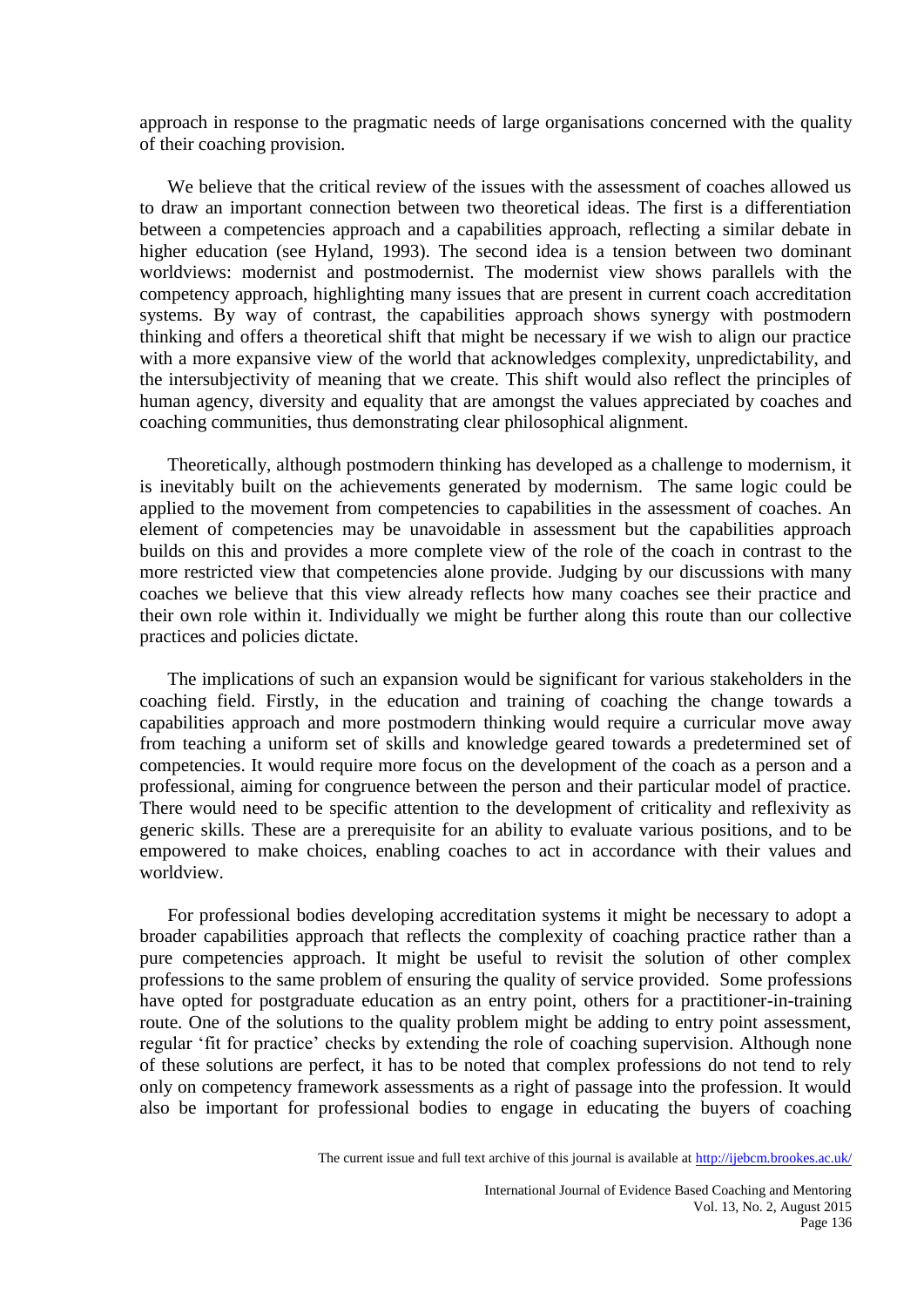services. Organisations would benefit from a more realistic view of what it is possible to predict by appreciating the complexity of practice and the coaching relationship rather than relying on artificial benchmarks.

A further implication for practice is the importance of a better relationship between professional bodies and academic institutions in order for the dialogue about the nature of coaching to develop. This will ensure that the coaching field maintains both credibility and relevance as it moves towards professionalization. As the subjectivity of human judgment become more apparent and acceptable, professional bodies would benefit from an independent party to be involved in the decision-making process about important policies.

Finally, another important implication of the shift towards a capability approach and a more postmodernist stance is concerned with expanding the view of research in coaching. We still need research aligned with the modernist search for cause and effect and therefore largescale outcome studies. However, we also need much more research aligned with the view of coaching practice as a multidimensional and contextually rich activity. This will enable the coaching profession to learn about the capabilities of coaches in order to evaluate and develop them. This research might address such questions as:

- 1. What coaching capabilities are recognised as such by coaches and other stakeholders?
- 2. Would the outcomes achieved by coaches validated through a capabilities approach show any difference from those assessed against competencies alone?
- 3. How do clients experience the relationship with coaches accredited within these two approaches?

#### **References**

- Bachkirova, T. (2015, in press). The Self of the coach: conceptualisation, issues and opportunities*, Consulting Psychology Journal*.
- Bachkirova, T., Sibley, J. & Myers, A. (2015, in press). Developing and applying a new instrument for microanalysis of the coaching process: The Coaching Process Q-Set, *Human Resource Development Quarterly*
- Bachkirova, T. (2011). *Developmental Coaching: Working with the Self*, Maidenhead: Open University Press.
- Baron, L. & Morin, L. (2009). The Coach–Coachee Relationship in Executive Coaching: A Field Study, *Human Resources Development Quarterly,* 20 (1), pp. 85-105.
- Berger, J. (2012). *Learning on the job: Developing Leaders for a Complex World,* Stanford: Stanford University Press.
- Berman, J. & Norton, N. (1985). Does professional training make a therapist more effective? *Psychological Bulletin*, 98, pp. 401-406.
- Bluckert, P. (2004). The state of play in corporate coaching: current and future trends. *Industrial and Commercial Training,* 36(2), pp. 53-56.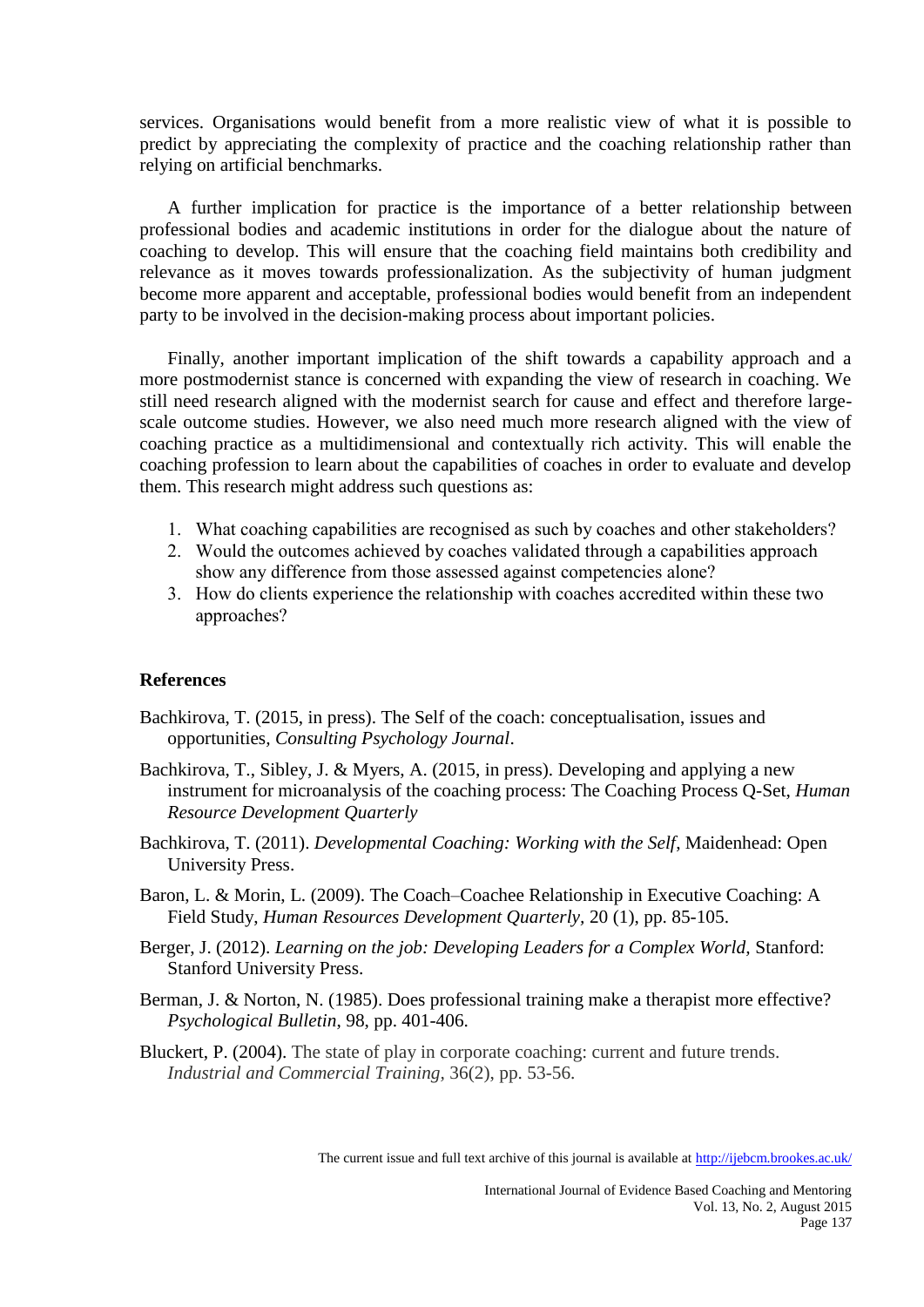- Bono, J., Purvanova, R., Towler,A. & Petersob, D. (2009). A survey of Executive Coaching Practices, *Personnel Psychology*, 62, pp. 361-404.
- Boyatzis, R. (1982). *The Competent Manager: A Model for Effective Performance*, New York: Wiley.
- Cavanagh, M. & Lane, D. (2012). Coaching Psychology Coming of Age: The challenges we face in the messy world of complexity? *International Coaching Psychology Review,* 7(1), pp.75-90.
- Clutterbuck, D. & Megginson, D. (2011). Coach maturity: An emerging concept. In L. Wildflower & D. Brennan (Eds.), *The Handbook of Knowledge-Based Coaching: From theory to practice*. San Francisco, CA: Jossey-Bass.
- Cox, E. (2003) The Contextual Imperative: Implications for coaching and mentoring, *International Journal of Evidence-Based Coaching,* 1 (1) pp. 9-22.
- Cox, E., Bachkirova, T. & Clutterbuck, D. (2014) Theoretical traditions and coaching genres: Mapping the territory, *Advances in Developing Human Resources*, 16(2), pp. 127-138.
- De Haan, E. (2008). *Relational coaching: journeys towards mastering one-to-one learning,* Chichester: John Wiley.
- De Haan, E., Culpin, V. & Curd, J. (2011). Executive Coaching Practice: what determines helpfulness for coaching clients, *Personnel Review,* pp. 24-44.
- Drake, D. B. (2009). Evidence Is a Verb: A Relational Approach to Knowledge and Mastery in Coaching. *International Journal of Evidence Based Coaching and Mentoring*, *7*(1), pp. 1– 12.
- Drake, D. (2011). What do coaches need to know? Using the Mastery Window to assess and develop expertise, *Coaching: An International Journal of Theory, Research and Practice,*  4(2), pp.138-155.
- Dreyfus, H. & Dreyfus, S. E. (2008). Beyond Expertise: Some Preliminary Thoughts on Mastery. *A Qualitative Stance: Essays in Honor of Steiner Kvale*. Arhus University Press. Retrieved 1 March, 2015, from [www.ieor.berkeley.edu/People/Faculty/dreyfus](http://www.ieor.berkeley.edu/People/Faculty/dreyfus-pubs/mastery.doc)[pubs/mastery.doc.](http://www.ieor.berkeley.edu/People/Faculty/dreyfus-pubs/mastery.doc)
- Eraut, M. (1994). *Developing professional knowledge and competence.* London: Routledge.
- Erwin, E. (1997). *Philosophy & Psychotherapy*, London: Sage.
- Ferrar, P. (2006). Defying Definition: Competences in Coaching and Mentoring, *International Journal of Evidence Based Coaching and Mentoring,* 2 (2), pp. 53-60.
- Fillery-Travis, A. & Lane, D. (2006). Does coaching work or are we asking the wrong question?, *International Coaching Psychology Review*, 1(1), pp. 23-36.
- Fishman, D. (1999). *The Case for Pragmatic Psychology,* New York: New York University Press.
- Foss, G., Janken, J, Langford, D. & Patton, M. (2004). Using professional speciality competencies to guide course development. *Journal of Nursing Education*, 43(8), pp. 368- 375.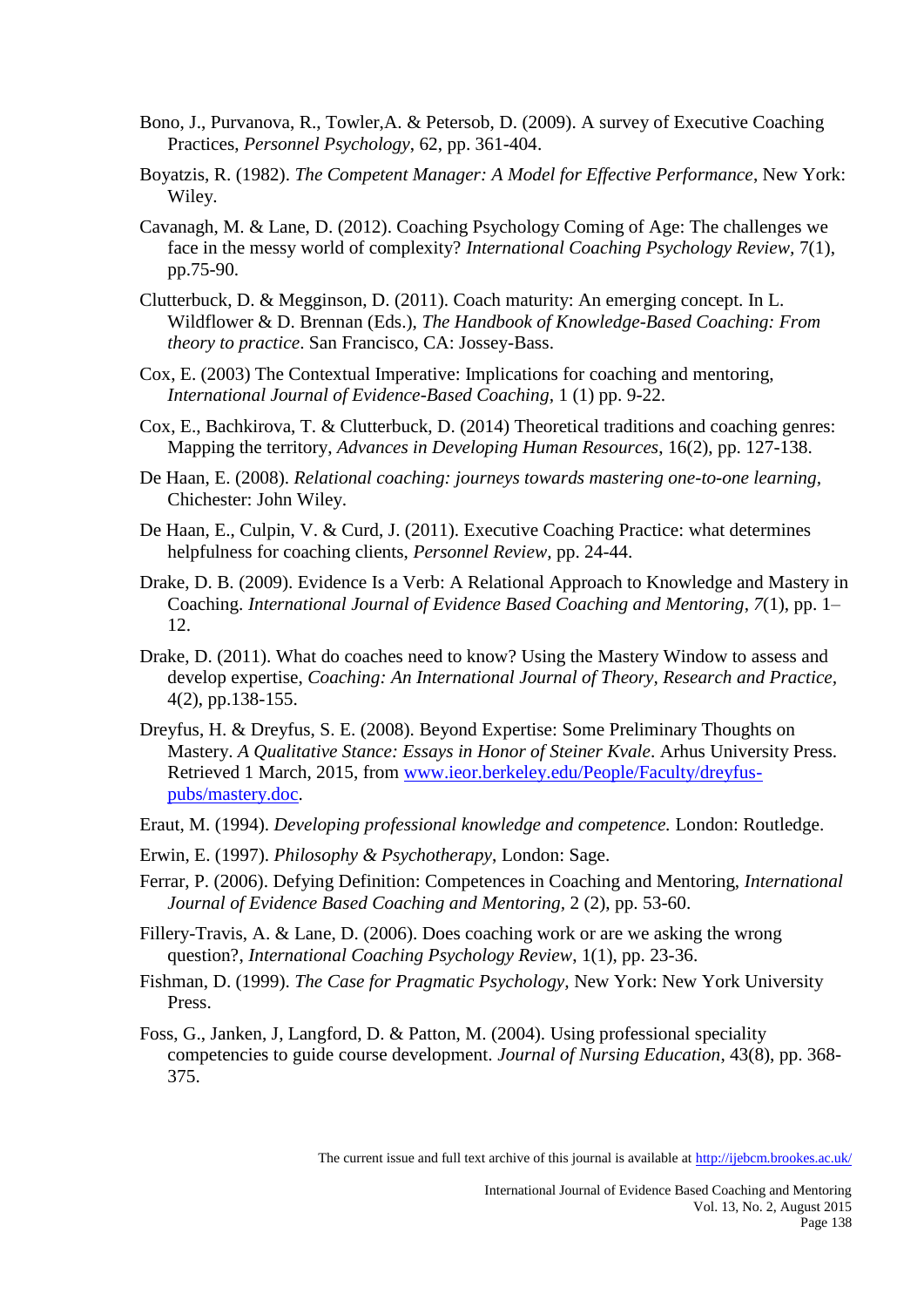- Franklin, J. & Franklin, A. (2006). The long-term independently assessed benefits of coaching: A controlled 18-month follow-up study of two methods. *International Coaching Psychology Review*, 7 (1), pp. 33-38.
- Gambrill, E. (2007). Transparency as the route to evidence-informed professional education, *Research on Social Work Practice*, 17(5), pp.553-560.
- Garvey, B. (2011). *A very short, fairly interesting and reasonably cheap book about coaching and mentoring*. London: Sage.
- Granstrand, O., Patel, P. & Pavitt, K. (1997). Multi-Technology Corporations: Why they have 'distributed' rather than 'distinctive core' competencies. *California Management Review,* 39, pp. 8-26.
- Gray, D. (2011). Journeys towards the professionalisation of coaching: dilemmas, dialogues and decisions along the global pathway, *Coaching: An International Journal of Theory, Research and Practice,* 4(1), pp.4-19.
- Griffiths, K. & Campbell, M. (2008). Regulating the regulators: Paving the way for international, evidence based coaching standards, *International Journal of Evidence Based Coaching and Mentoring,* 6(1), pp.19-31.
- Gyllensten, K., Palmer, S., Nilsson, E. Regner, A. & Frodi, A. (2010). Experiences of cognitive coaching: A qualitative study, *International Coaching Psychology Review,* 5, pp. 98-108
- Hayes, J, Rose-Quirie, A. & Allinson, C. (2000). Senior managers' perceptions of the competencies they require for effective performance: implications for training and development. *Personnel Review*, 29(1), pp. 92-105.
- Horton, S. (2000). Introduction the competency movement: its origins and impact on the public sector, *The International Journal of Public Sector Management,* 13(4), pp. 306-318.
- Hyland, T. (1993). Competence, knowledge and education. *Journal of Philosophy of Education*, *27*(1), 57-68.
- Johns, G. (1999). A multi-level theory of self-serving behavior in and by organizations. In. R. Sutton and B. Staw (Eds), *Research in organizational behavior,* Vol. 21. US: Elsevier Science/JAI Press, pp. 1-38.
- Jones, R. & Corner, J. (2012). Seeing the forest *and* the trees: A complex adaptive systems lens for mentoring. *Human Relation*, 65(3), pp. 391-411.
- Kline, N. (2009), *Time to Think: listening to ignite the human mind* (2nd. Ed), London: Ward Lock
- Lozano, J., Boni, A., Peris, J & Hueso, A. (2012). Competencies in Higher Education: A Critical Analysis from the Capabilities Approach, *Journal of Philosophy of Education*, 46(1), pp.132-147.
- McKenna, D. & Davis, S. (2009). Hidden in Plain Sight: The Active Ingredients of Executive Coaching, *Industrial and Organizational Psychology*, 2, pp. 244-260.
- National Council for Vocational Qualifications (1997). *Criteria for National Vocational Qualifications,* Qualifications and Curriculum Authority, London